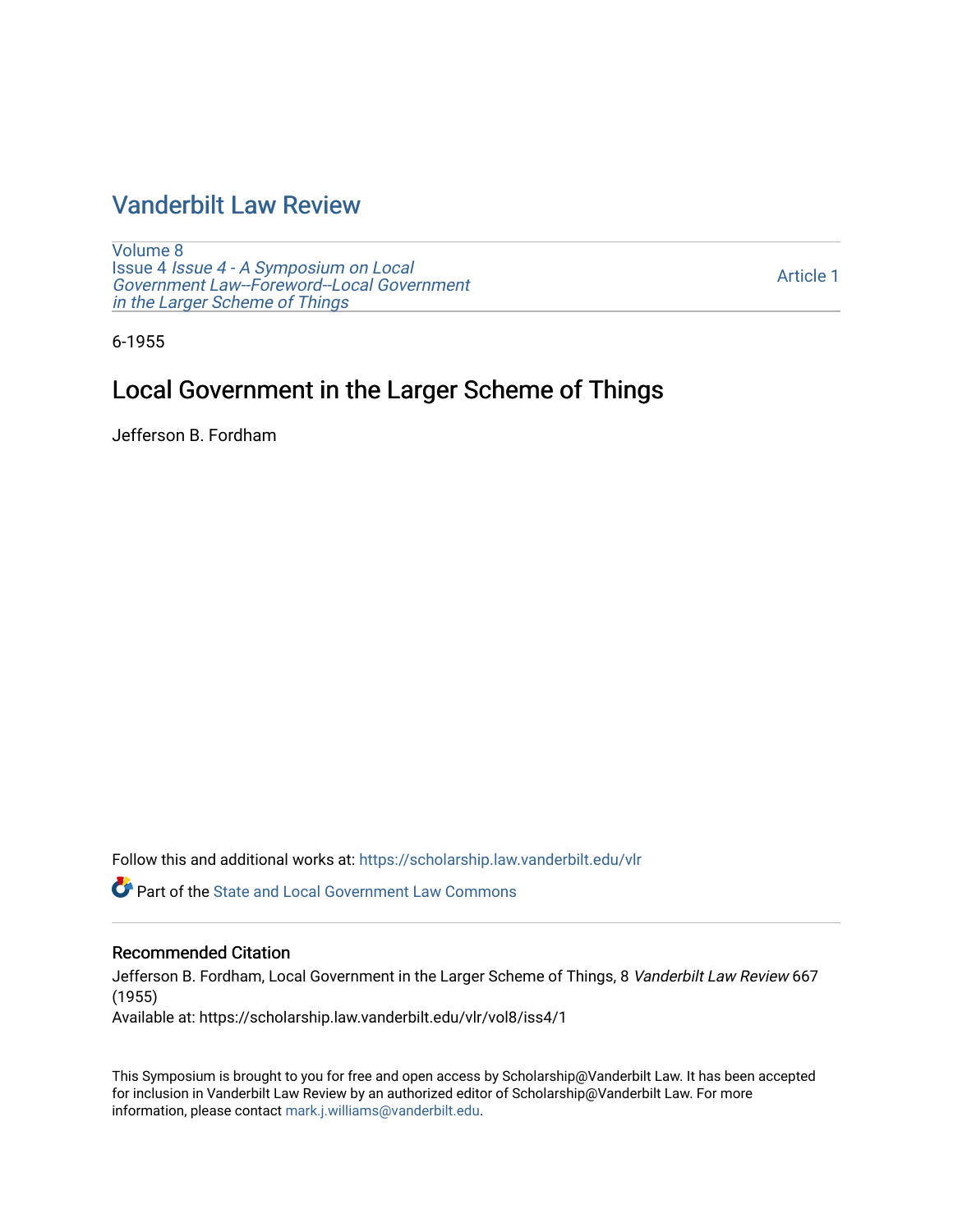# **VANDERBILT LAW REVIEW**

**VOL'UME** 8 **JUNE, 1955** NUMBER **4**

# **A SYMPOSIUM ON LOCAL GOVERNMENT LAW** FOREWORD

### **LOCAL GOVERNMENT IN "THE** LARGER **SCHEME** OF **THINGS**

JEFFERSON B. FORDHAM\*

The growing interest displayed by the law reviews in the legal problems of local government reflects a gratifying increase in research and scholarly activity in the field.<sup>1</sup> This interest on the part of law school scholarly media is especially noteworthy, since the world of legal education has a peculiar responsibility to identify and engage in thoughtful study of the great legal problems of contemporary society.

In this brief paper an effort is made to place the problem of making appropriate legal provision for local autonomy in more adequate per- •spective. That is a rather ambitious venture. One is moved by the just demands of proportion and interrelationship in human affairs to undertake it. Those who are sensitive to the importance of viewing the rôle of the national state in the broader international perspective are a growing company.2 There is occasion for acceleration of a parallel development in outlook as to local units of government.

This is-hardly the day for parochialism. But to say this is not to attack local self-government. It is by way of suggesting that an adequate conception of the rôle of local government can be gained only by regarding the political organization of society in proper perspective. There is nothing ultimate about any form of political organization or any conventional governmental unit. Men resort to political

**\*** Dean and Professor of Law, University of Pennsylvania; author, **LOCAL GOVERNMENT LAW** (1949).

 $\sim$   $\mu_{\rm s}$ 

 $\rightarrow$ 

**<sup>1.</sup>** See, for example, in addition to the present symposium, *Municipal* Home Rule *in Ohio,* 8 O io ST. L. **J. 1** (1948); *Florida Municipal Law, A Symposium,* 6 **U. FLA.** L. REV. 275 (1953); *Land Planning in a Democracy,* 20 LAW & **CONTEMP.** PROB. **197** (1955); *Urban Housing and Planning,* 20 LAW & **CONTEMP.**

PROB. 351 (1955).<br>2. This is not to say that the vote is unanimous. One interesting straw in the<br>wind is the current posture of Senator Bricker's treaty power limitation pro-<br>posal. Upon adjournment of the first session of

<sup>667</sup>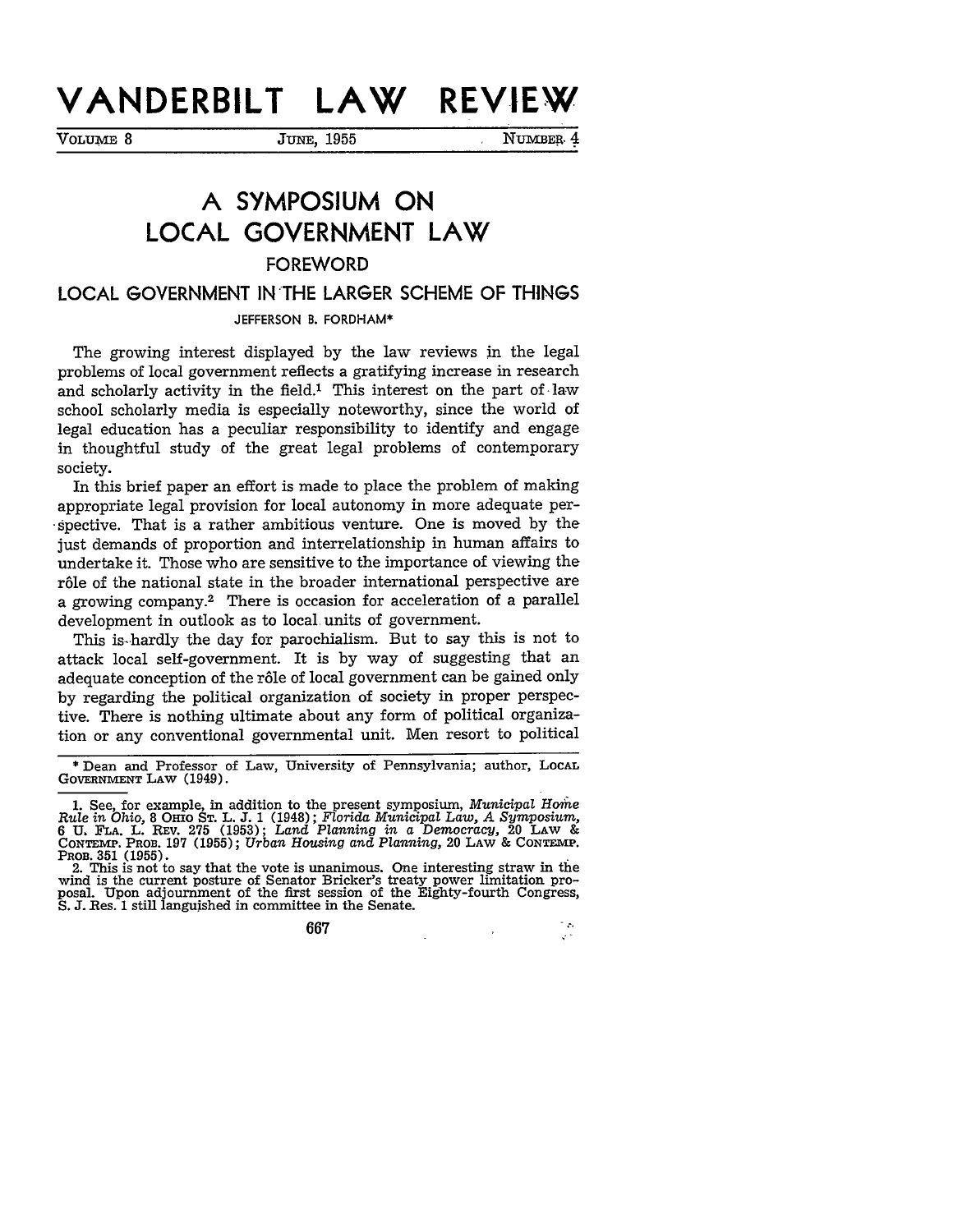organization to achieve individual and group ends. This being the case, it appears appropriate to distribute governmental powers and jurisdiction on a basis responsive to human needs. Put a little differently, the community structure of society should be employed realistically as the framework for political organization so that power is proportioned to function and that jurisdiction and responsibility have the same reach as the service or problem area.

In the state orientation there is a very important choice between use of the state constitution as the direct instrument for allocating governmental powers and reliance upon the legislature as a continuing power-distribution organ in the state. As between the three branches of the state government the primary allocation is, of course, made by the constitution. More or less discretion may be left to the state legislature even at this level. The devolution of authority to local units has traditionally been a function of the state legislature under the strongly prevailing doctrine of legislative supremacy over local government.<sup>3</sup> It is here that the basic choice of political method presents great difficulty. What factors militate in favor of modifying legislative supremacy by constitutional amendment?

One of the outstanding features of the first state constitutions was the preeminent position of the state legislature.<sup>4</sup> In marked contrast is the relatively weak and ineffectual posture of the legislature under the modern state constitution. Distrust of the state legislature has long been a conspicuous characteristic of American political life. This lack of confidence has been variously expressed in constitutional limitations, both substantive and procedural. The traditional theory of plenary state legislative power has, thus, been narrowed, far beyond, the effect of bills of rights, by specific constitutional provisions. Familiar examples, in the realm of substance, can readily be drawn from the area of finance. Certain tax revenues may be constitutionally dedicated to particular purposes. 5 A legislature may be without power to levy a graduated income tax.6 There may be no power in the legislature to incur state debt, with the result that a constitutional amendment is necessary for each state bond issue.<sup>7</sup> It is in this way that a legislature, without the power of decision, may pass the buck to the

**<sup>3.</sup>** For a very recent judicial reiteration of this familiar proposition, see Opinion of the Justices, 114 A. 2d 879 (N. H. **1955).**

<sup>4.</sup> **GREEN, CONSTITUTIONAL DEVELOPMENT** IN **THE SOUTH** ATLANTIC **STATES, 1776-1860,** 88 **(1930). 5.** There is the familiar example of constitutional amendments dedicating

motor vehicle license and fuel taxes to highway purposes. See, for example, OHIO CONsT. art. **XII,** § 5a.

**<sup>6.</sup>** This is the effect of Pennsylvania's tax uniformity clause, as interpreted **by the courts.** PA. **CONST.** art. IX, § **1.** Butcher v. City of Philadelphia, **333** Pa. 497, **6 A. 2d 298 (1938). 7.** This is the practical effect of a ban on state debt except to supply casual

deficiencies of revenue, repel invasion, defend the state in war, or to pay existing debt. PA. **CONST.** art. IX, **§** 4.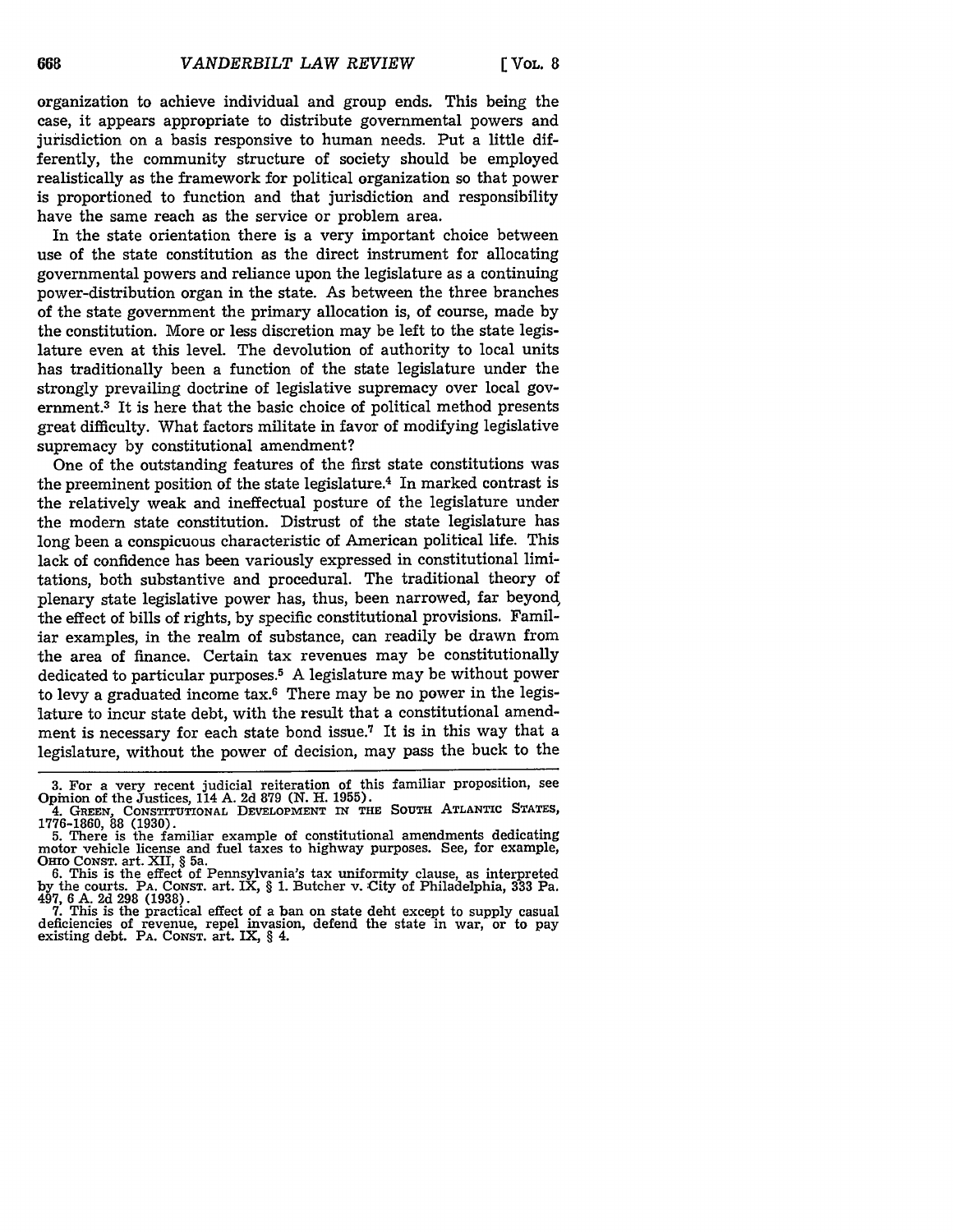voters on hand-out proposals not tied to any plan of raising revenues to pay the piper.

The legislatures are not even given the continuity and organizational freedom of action to exercise well whatever substantive powers they may have. Only a few meet annually in regular session.8 Most have biennial regular sessions.<sup>9</sup> The biennial session is, in many, confined to a relatively brief period.'0 Special sessions may be convened only on call of the governor and may consider nothing beyond the call.<sup>11</sup> The prevailing theory that a legislature is functus officio, after adjournment sine die until duly reconvened, hampers interim activity through regular standing committees. <sup>12</sup>

One finds in most state constitutions a number of rules of legislative procedure and requirements as to form and style of legislation. 13 Some, like the utterly obsolete requirement as to readings of bills, long since lost whatever *raison d'être* they may once have had.<sup>14</sup> Others, like the unitary subject provision, concededly have some genuine policy content.15

Since Lord Bryce penned his well-remembered dictum about the failure of American city government,<sup>16</sup> there has been very real progress in American municipal government and administration, progress not generally matched in county government<sup>17</sup> and in the legislative departments of the states. At this day the state legislature stands out as our most "conspicuous failure." This is not an indictment of legislators; it is a charge that we as state citizens have not developed strong

**10.** In a number of states the limit is sixty days. In Alabama there is a tenday organization session in January followed by a session of not over thirty-six legislative days beginning in May. ALA. CONST. Amend. LVII.

11. TENN. CONST. art. III, § 9.<br>
12. See Herwitz and Mulligan, The Legislative Investigating Committee, A<br>
Survey and Critique, 33 Col. L. REV. 4, 11 (1933).<br>
13. See the tabular material on Legislative Procedure in COUNCI

13. See the tabular material on *Legislative Procedure* in COUNCIL OF STATE GOVERNMENTS, BOOK OF THE STATES 1954-55, 103 *et seq.* (1953). 14. Present day legislators can read. There are other, simpler ways of alert-

ing them as to the existence of bills, and reading to a legislative assembly has no kinship with thoughtful deliberate study. The requirement, so far as genuine reading in full goes, is a dead letter in any event.

15. See, for example, PA. CONST. art. III, § **3.** It is designed to exact respon- sible action on one thing at a time, as distinguished from the compromise and bargaining involved in multi-subject logrolling. It is calculated, as well, to protect the executive from disparate riders, which deny him freedom to make a clear-cut exercise of his power to approve or veto. The trouble i requirement is coupled with a mandate that the subject of a bill be clearly expressed in the title and the two together afford a ready basis for constitutional attack in the courts and, thus, hardly helps to assure the security of transactions. See Purdon's copious annotations to the Pennsylvania provision. PA. **STAT. ANN.** (Purdon, 1930 and current pocket part), PA. CONST. art. III, § **3.**

17. Tennessee is a prime example of backwardness in county government.<br>Justices of the peace, constables and five other county officers are given constitutional status. TENN. CONST. art. VI, § 15 and art. VII, § 1. A Tenne county governing body is the court of quarter sessions, made up of the justices of the peace of the county.

<sup>8.</sup> **ZELLER** and others, AMERICAN **STATE** LEGISLATURES **89** et seq. (1954). *9. Ibid.*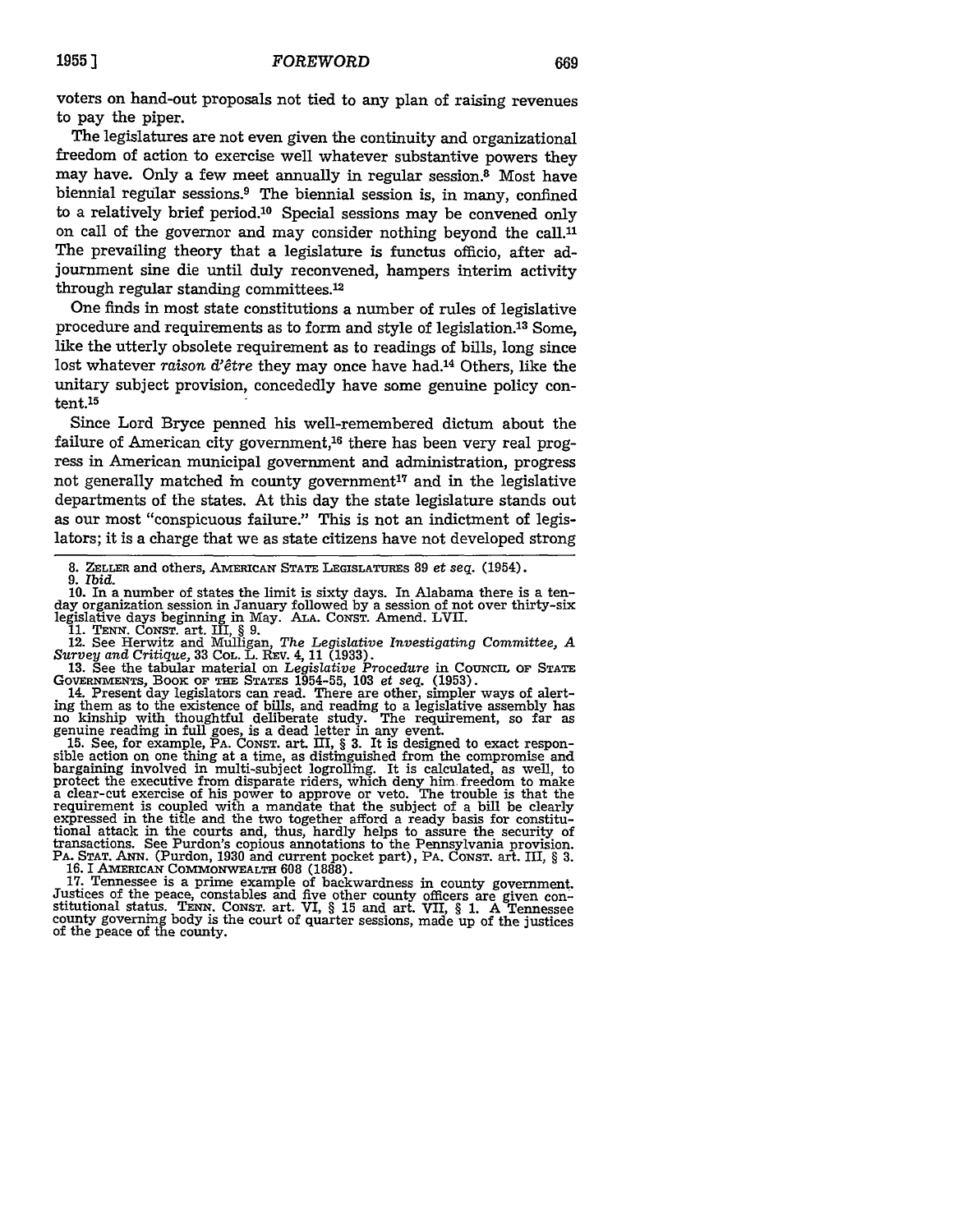and responsible state legislative institutions. So long as we expect little of our state legislative bodies and relegate them, with curtailed powers, to a part-time role in the governmental scheme of things, the primary policy-making branch of state government will fail to play adequately its vital role.

The deficiencies of the state legislatures cannot be fully overcome by revising methods of districting and apportionment to assure fair and balanced representation, important though such reform would be. From the standpoint of the urban centers, which are generally underrepresented, population-wise, reapportionment would be no guaranty of legislative respect for local autonomy. Members of the so-called legislative delegation from a particular city may try to be a super local governing body, especially when one major party is in power in the legislature and the other in the city government.<sup>18</sup> The more fundamental reform that is indicated is, we repeat, to make the legislatures truly responsible and, to that end, to assure them the substantive power and the organizational and procedural freedom proportioned to their responsibilities.

This, however, is not to say that nothing should be done about districting and apportionment. It can be urged with force that the problem of representation should be adequately met before or concurrently with the restoration of the legislature to a position of power and responsibility. Rural domination of a legislature in this metropolitan civilization is not representative government. It hardly satisfies the city folk to be told, as they were in Ohio in 1952 by persons opposing a constitutional convention, that the rural citizen's vote is worth more -because he is more stable and self-reliant and less susceptible to radical influences! 19 Nor will they get fair representation by decrying existing conditions. A sustained, organized effort is indicated.

Consideration of the problem of improving the state legislative institution and processes calls for reexamination of bicameralism. The major historical reasons for bicameralism in the Federal Government do not exist at the state level. The great compromise over House and Senate representation helped achieve a federal union.<sup>20</sup> A state is not a federation of local units. It is a single political entity. One finds, moreover, that a particular state constitution may make little distinc-

**<sup>18.</sup>** Desmond, *States Eclipse the Cities,* 44 **NAT'L MUNIc. REV.** 296, 298 (1955).

<sup>19.</sup> The writer was there; he heard the argument seriously urged. It should be borne in mind that geographic representation is a different matter. Its rational basis, one suggests, is that geographic areas have interests which should have some legislative representation regardless of population.<br>The same could be said, of course, of economic representation, which is The same could be said, of course, of economic representation, which is<br>achieved now principally through the unofficial medium of lobbying.

<sup>20.</sup> **McLAUGHLIN, CONSTITUTIONAL HISTORY OF THE UNITED STATES 163** *et seq.* (1935).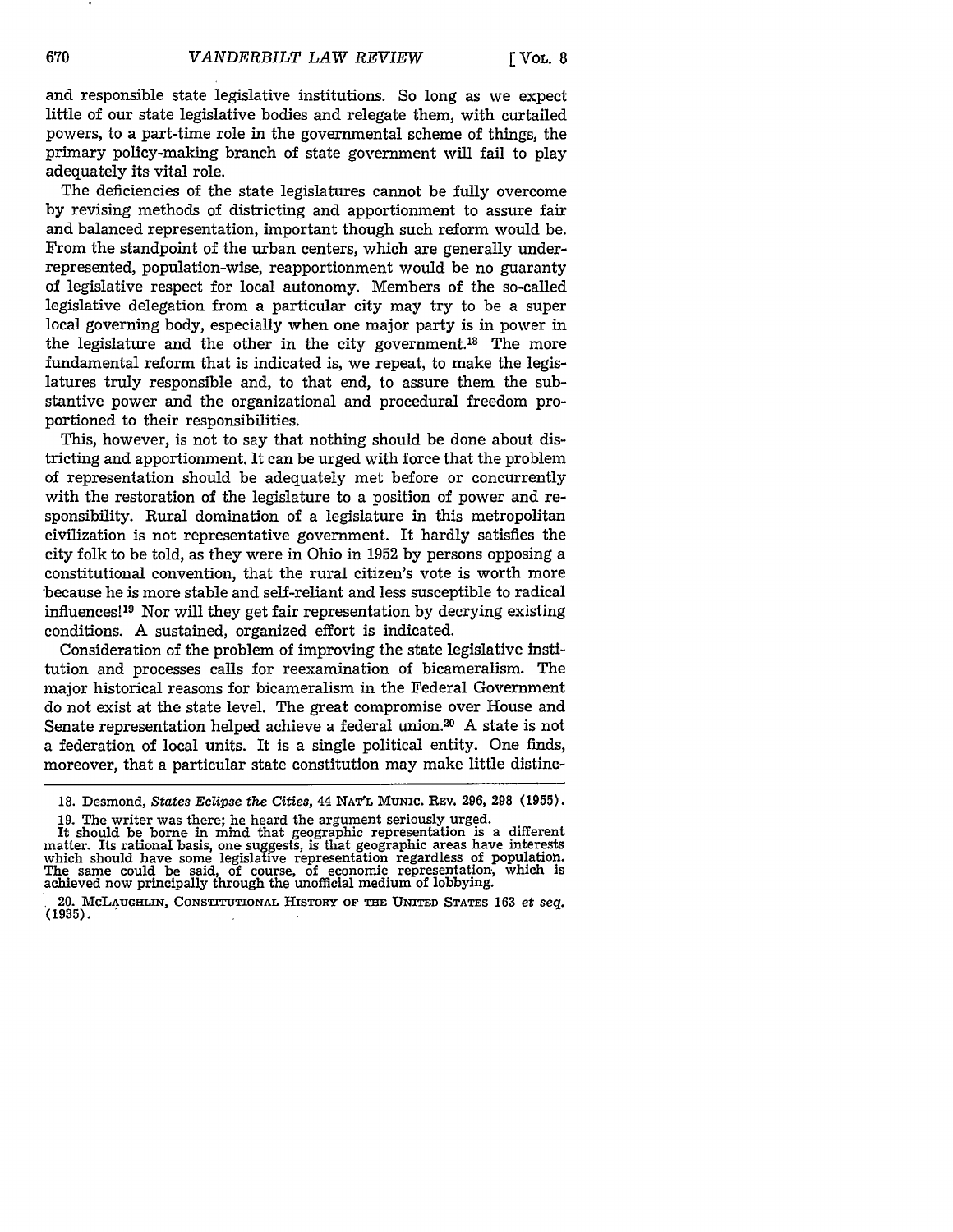tion between the two legislative houses with respect to the qualifications and terms of office of members.21

Perhaps the best argument for the unicameral legislature is that it fixes responsibility in a single body and is calculated to focus party responsibility as well. This is in keeping with the view that we should give the legislatures genuine scope, that we should trust them. Along with discretion goes accountability for its exercise, but difflusion of responsibility makes it difficult to determine accountability effectively.

The relationship of this discussion of the state legislature to local government is not difficult to make out. As the legislatures have been constituted, they have been looked upon with something considerably less than filial respect and confidence by local units, especially the larger cities. This is understandable. It underlies the home rule movement. The assumption is that we cannot depend upon the legislatures to provide local government the powers and machinery, the independence of decision and execution, requisite to the conduct of public administration at the sub-state level on a responsible basis. The prospect of adequate legislative recognition of local problems and needs is considered so slight by the proponents of constitutional home rule that they regard constitutional amendment as the only practical recourse. They say, in effect, that life is too short; local government cannot afford to wait on the vague prospect that the legislative institution will undergo the desired improvement. It is a familiar theme. Let's by-pass the legislature and provide for this or that problem by modifying the organic law.

One may be permitted to question the approach which has just been described. To recognize the deficiencies of the state legislative institution is not to commit us to perpetuate them.' We are told that the situation looks incurable, so we must, by constitutional provision, protect municipal government from it. This, however, is to prefer the tendency toward rigidity 'and the creation and continuance of artificial governmental jurisdictions, which would characterize an unqualified constitutional devolution of power to local government, to meeting head on the problem of vitalizing our state legislatures. It is to give slight, **if** any, heed to the hard, practical truth that a favorable climate of judicial, legislative and public opinion is indispensable to home rule, in any event.22 It is the way of expediency. It regards too lightly the need of fiexibility in governmental arrangements.

Preoccupation with assured provision for local autonomy can foster

<sup>21.</sup> See, for example, OHIo CONsT. art. II, § 2 and art. XV, § 4 (no difference in qualifications or terms of office).

<sup>22.</sup> A change in the judicial climate has wrought wonders in Ohio. See the discussion in AMERICAN **MUNICIPAL** Ass'N, **MODEL CONSTITUTIONAL** PROVISIONS FOR **MUNICIPAL** HOME RULE **11 (1953). Cf.** Morris v. Roseman, **162** Ohio St. 447 (1954), criticized in 4 MUNICIPAL LAW SERVICE LETTER (Dec. 1954) and defended in 5 MUNICIPAL LAW SERVICE LETTER (Jan. 1955).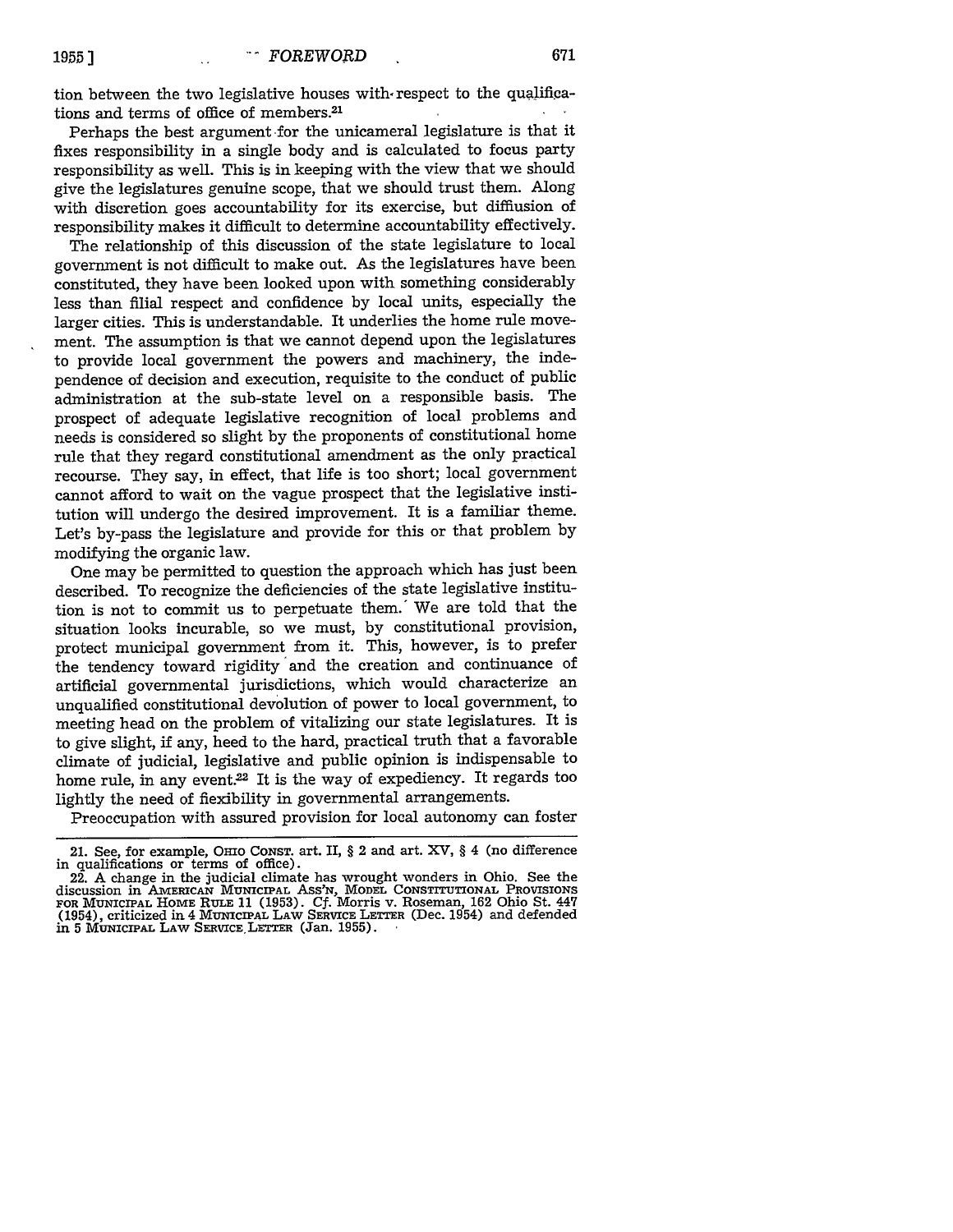imbalance and hampering rigidity both in the distribution of governmental powers and in the governmental configuration. One need not labor the obvious complexity of the modern community, characterized, as it is, by marked interdependence of individuals and groups. In terms of the reach of governmental problems local unit jurisdictional lines are highly artificial. The legislature is the active, continuing power distribution organ in the state political structure. The problems of a dynamic, interdependent society suggest greater rather than less legislative freedom and responsibility in this respect. There is, doubtless, no better illustration of this than a major metropolitan area.

Contemporary America is a metropolitan civilization. Over half our people live in metropolitan areas.<sup>23</sup> Roughly one-fourth live in such areas, which now or may soon overrun state lines.<sup>24</sup> Yet we are hardly on the fringe of the problem of achieving genuine metropolitan government with balanced recognition of metropolitan interests and those of smaller community units within the metropolitan complex. We have had the ingenuity to establish multi-state *ad* hoc units for limited purposes, but have only just begun to consider seriously the legal and practical difficulties involved in setting up multi-state general function metropolitan units.

In some of the larger metropolitan areas there are scores of local units all operating almost exclusively in their own relatively limited domains. It is not unlikely that in a given state the statutes governing incorporation of municipalities are so lacking in policy content that additional incorporations may be easily achieved and further complicate the problem of metropolitan integration. At the same time, annexation laws hostile to municipal expansion may block extension of the corporate limits of a primary city.25 If the powers and very independent existence of a peripheral municipality, for example, are placed beyond legislative control by the state constitution, that small community may have a veto, so far as it is concerned, on all efforts at metropolitan integration.26

It is true that there has been some rather ingenious improvisation in dealing with problems which overreach local limits. This has included resort to extraterritoriality, liberal annexation laws, functional consolidation, intergovernmental service contracts, ad hoc units of government, expansion of county powers, city-county consolidation and

<sup>23.</sup> As of 1950 there were 84,500,680 people in standard metropolitan areas and 66,196,681 outside of them. **INTERNATIONAL CITY** MANAGERS' Ass'N, MUNICIPAL YEAR BOOK **1955,** 28.

<sup>24.</sup> COMMISSION ON INTERGOVERNMENTAL RELATIONS, A REPORT TO THE PRESI-<br>DENT FOR TRANSMITTAL TO THE CONGRESS 51 (June, 1955).

<sup>25.</sup> Here again, we look to Ohio for an example. Existing Ohio legislation on<br>original incorporation and territorial change is "hopelessly outmoded" and<br>"never had much policy content." Fordham and Dwyer, Municipal Incorpor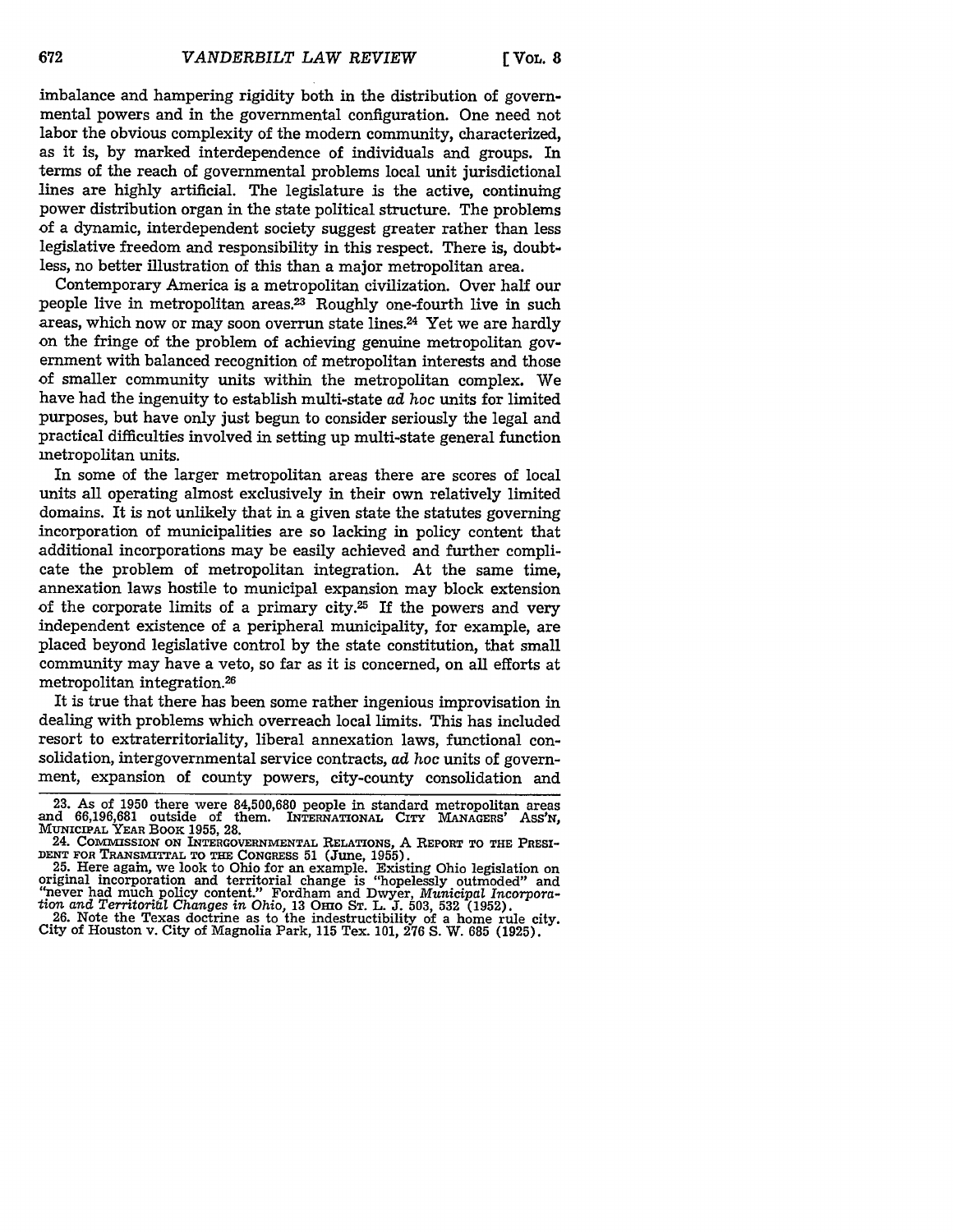municipal consolidation.27 A notable development was the recent creation of the federated Municipality of Metropolitan Toronto with constituent units continued in existence for various functions not conceded to be clearly metropolitan.<sup>28</sup> Even in Toronto there is a long way to go beyond the interesting start which has been made. There are vexing questions as to further functional extensions of metropolitan jurisdiction and of intergovernmental relationships within the metropolitan framework. For example, Metro controls a network of major streets but police administration and law enforcement are responsibilities of the constituent units.

The thrust of this discussion is that metropolitanism presents problems, which in importance, immediacy and difficulty appear to overshadow the struggle for greater municipal home rule. At the very minimum, the realities of contemporary life tell us that local autonomy should be viewed in the metropolitan setting.

It cannot be said that, thus far, such an outlook has been achieved. Home rule thought has not, for the most part, been regeared in a way to adapt to metropolitan developments. It has, however, been very much alive.

In recent years interest in so-called municipal home rule has reached a peak. Since 1950 five states have adopted constitutional amendments bearing on the subject.<sup>29</sup> This brings the total of states with some sort of constitutional recognition of home rule to twenty-three.<sup>30</sup> In each of at least a half dozen additional states there are home rule stirrings.<sup>31</sup> The dominant idea in these recent developments has been that home rule, even though it be legislative and not constitutional in character,<sup>32</sup> is calculated to afford greater local autonomy, to bring some measure of freedom from legislative domination.<sup>33</sup>

There is no occasion to undertake here a thorough review of home rule in theory and practice. An excellent general survey of the subject

31. These include Connecticut, Delaware, Florida, Illinois, Indiana, Massachusetts and North Carolina.<br>32. In no case was genuine constitutional home rule granted.

**33.** In Rhode Island home rule theory was so novel that it did not take hold of the minds of the judges in the first test case. State of Rhode Island *ex rel.* Flynn v. McCaughey, 99 A. 2d 482 (1953).

**<sup>27.</sup>** Jones, Local *Government Organization in Metropolitan Areas: Its Relation to Urban Redevelopment* 477, **527** *et seq.* (Part IV of WOODBURY **AND** OTHERS, **THE FUTURE** OF **CITIEs AND URBAN** REDEVELOPMENT, **1953).**

<sup>28.</sup> Stats. of Ontario (2 ELIZ. II) c. 73 (1953).<br>29. GA. CONST. art. XV, § 1; LA. CONST. art. XIV, § 40; MD. CONST. art. XI-E<br>(see art. XI-A as to Baltimore); R. I. CONST. Amend. XXVIII; TENN. CONST. art.

XI, § 9 (Amendments 6 and 7, 1953).<br>30. The others are: ARIZ. Consr. art. XIII, §§ 2 and 3; CALIF. Consr. art XI, § 6 et seq.; COLO. CONST. art. XX, § 1-6; MICH. CONST. art. VIII, § 20 et seq. *MINN.* CONST. art. IV, § **36;** Mo. CONST. art. VI, §§ **19** and 20; **NEB.** CoNsT. art. XI, §§ 2-5; NEV. CONST. art. VIII, § 8; N. Y. CoNsT. art. IX, §§ 9, 11-13; **OHIO** CONST. art. XVIII; OKLA. CONST. art. XVIII, §§ **2-7;** ORE. CONST. art. XI, §§ 2 and 2a; PA. CONST. art. XV, § 1; TEx. CONST. art. XI, § 5; UTAH CONST. art. XI, § **5;** WASH. CONST. art. **XI,** §§ 10 and **11;** W. VA. CONST. art. VI, § **39** (a); Wis. CONST. art. XI, § 3.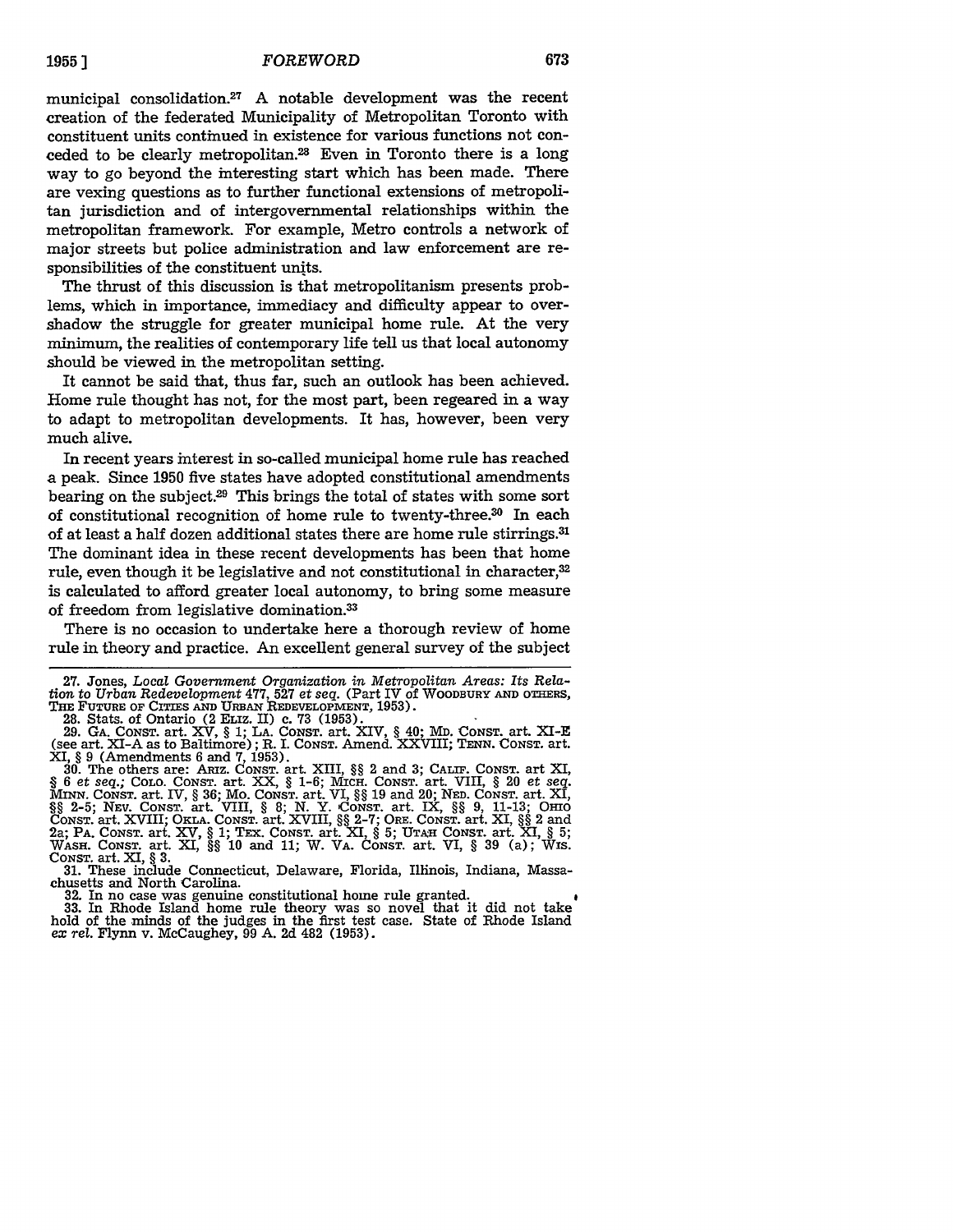is to be found in the recent report of the Chicago Home Rule Commission.34 By way of more specific description of what we are talking about, the following statement bears quoting:

"Existing constitutional provisions on municipal home rule can be classified in terms of a variety of factors. The most conspicuous classification factor is self-execution. Home rule provisions may be selfexecuting as to both the devolution of substantive powers and chartermaking, as to one or the other of these or as to neither. To the extent that legislation is necessary to render any part of home rule available the home rule pattern can be said to be legislative. Full-fledged constitutional home rule is self-executing in both respects and puts some matters considered local in character beyond legislative control.

"Another classification is based on the relationship of the grant of substantive powers to the process of charter-making. Under what may be termed the classic theory of home rule, the adjective process of charter-making must be set in motion to render substantive powers available. In contrast with this is a plan under which substantive powers are granted directly by the constitution without regard to charter-making." <sup>35</sup>

It is apparent that legislative home rule leaves the legislature in the saddle unless the constitutional provision on home rule is to be interpreted, as urged on behalf of Philadelphia, to mean that the legislature is a one-way conduit of municipal powers.<sup>36</sup> That, as yet unestablished, theory does not comport with the traditional order of things under which a state legislature may take away what it may grant, and has not been accepted at every hand even by Pennsylvania proponents of home rule.37

The basic design of constitutional home rule is to place some areas of local autonomy beyond legislative control. What might be called the conventional home rule approach has been the employment of the state concerns-local affairs dichotomy with a view to assuring home rule as to local affairs.<sup>38</sup> This distinction is so fundamentally deficient in logical core that the courts had great difficulty with it right from the start. It is rather ironical that, with sharp awareness of this problem, the members of the Ohio Constitutional Convention of 1912 seized upon another set of general terms, "all powers of local self-government,"39 which is affected by the same difficulty. More recently, we have been told-that all will be well if we simply insert the word "purely" before

39. OHIo **CONsT.** art. XVIII, §§ 3 and 7.

<sup>34.</sup> **CHICAGO HOME** RULE CoMnIssIoN, REPORT **193** *et seq.* (1954).

**<sup>35.</sup> AMERICAN MUNICIPAL** Ass'N, **MODEL** CONSTITUTIONAL **PROVISIONS** FOR MUNICIPAL HOME **RULE** 5, 6 (1953).

**<sup>36.</sup>** This is the position taken **by** Abraham L. Freedman, the able City Solicitor of Philadelphia.

**<sup>37.</sup>** See White, *Constitutional Changes in Matters of Home Rule* and *Munici- ,* pal *Government,* 25 **TEMP.** L. Q. 428 (1952).

<sup>38.</sup> This does not, of course, characterize legislative home rule.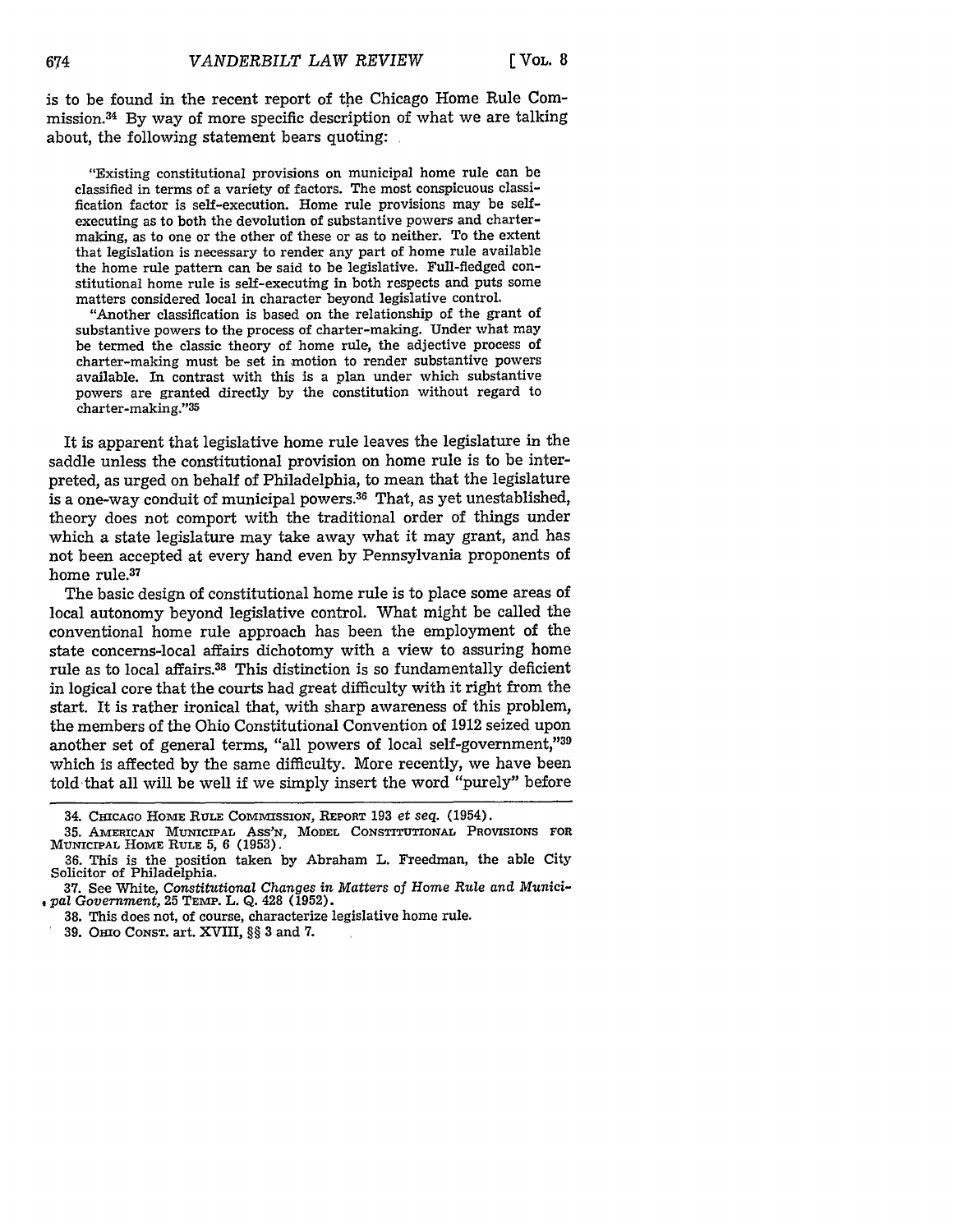"local affairs" or "local self-government."<sup>40</sup> One supposes that this is a way of construing "local affairs" strictly, but that is not to come to grips with the real question as to what is the nature of a local concern.

This is an appropriate juncture at which to question pointedly the assumption that governmental powers and functions are inherently either general or local in character. Perhaps a lone example will. suffice. Urban traffic presents acute governmental problems some of which, at this stage in the life of a dynamic, mobile civilization, appear appropriate for local policy determination and administration and others not. We have state rules of the road and, in fact, a strong movement for uniformity of state law on the subject. At the same time, control of the urban traffic flow is left largely to local hands. One would not expect it to be seriously urged that traffic control is inherently anything in particular, from a governmental standpoint, even though he might be tempted to declare it inherently difficult in character!

This general-local affairs distinction ranks with the governmentalproprietary test in tort and other matters as a major contributor to fuzziness of local government law doctrine and relatively high unpredictability in application.<sup>41</sup> The former is an assumption constantly undercut by changes in society and the resulting responsibilities of government. The latter is an arbitrary classification of the business of government, which somehow denies some public activities the quality of "governmentalness" although conducted by government. It has lost some ground in the judicial forum due, in considerable part, no doubt, to relentless critical commentary of legal scholars.<sup>42</sup> Both deserve repose in limbo.

The National Municipal League has, in its draft of a Model State Constitution, undertaken to meet, the core problem of formulating a home rule grant by, first, expressing a broad devolution of power and, second, spelling out a partial enumeration of home rule powers with a view to putting them definitely in the local orbit.<sup>43</sup> This enumeration, however, is made subject to the power of the legislature to enact laws of statewide concern uniformly applicable to every city.44 Thus, we find the League riding the highly vulnerable state-local concerns distinction into a climate of intellectual confusion more congenial to litigation than deliberate policy adjustments.

Nor is specificity a happy resolution of'the basic difficulty. It is only fair to say that the NML draft is not necessarily inflexible. With

41. **CHICAGO** HOME **RULE COMMISSION,** REPORT 219 et *seq.* (1954). 42. For references **in** the torts field see Repko, *American Legal Coinmentary on the Doctrines* of Municipal Tort Lability, 9 LAw & **CONTEMP.** PROB. 214 {1942). 43. See Bromage, *Home Rutle-NML Model,* 44 **NAT'L** Muit. REv. **132 (195b).**

<sup>40.</sup> COMMITTEE **ON STATE-LOCAL** RELATIONS OF THE **COUNCIL** OF **STATE** Gov-**ERNMENTS,** STATE-LOCAL RELATIONS **172** (1946).

<sup>44.</sup> Ibid.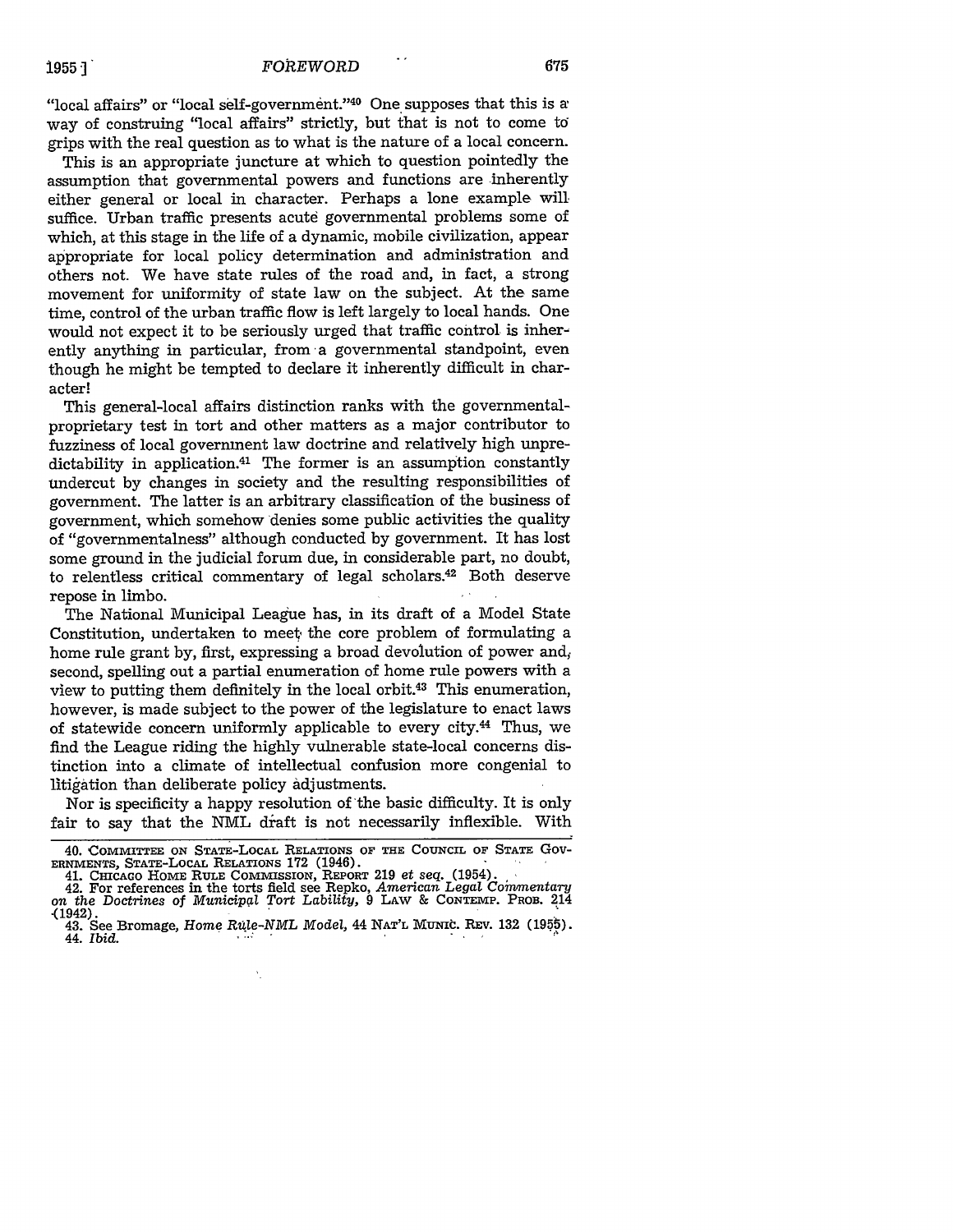changes in conditions a court might consider that to be a state concern which was formerly otherwise regarded. But this depends on the unavoidably unpredictable course of judicial interpretation. As to enumerated affairs judicially categorized as local, moreover, the desideratum of local autonomy is simply assumed to outweigh the value of freedom of legislative action to make provision for the effective meeting of problems on an adequate geographical and social base.

Two years ago the American Municipal Association published "Model Constitutional Provisions for Municipal Home Rule," in the drafting of which this writer had a hand and which he likes to think brings a fresh approach to the key problem of home rule theory.45 Certainly it can be said that this draft has provoked reflection and discussion, and that, without more, is encouraging.

The central idea of the AMA draft is that, while no substantive municipal powers are to be put beyond legislative control, a home rule municipality, as such, receives **by** direct constitutional devolution, all substantive powers, which the legislature could under the constitutional system of the state, devolve upon it, except those expressly denied **by** statute or the home rule charter.46 Under such a dispensation a charter city would have all that the legislature could give except to the extent expressly denied, which is substantially the reverse of the traditional pattern.

It is readily granted that the AMA theory is not so clear and sharp as to be practically self-interpreting. It leaves room for constitutional questions as to what powers a legislature may devolve upon a local unit. It wipes out, however, the major trouble zone created **by** the general-local concerns distinction. This significant feature of the draft seems to have eluded the Chicago Home Rule Commission. In the splendid report of that body there is a review of the AMA and other proposals to meet the central problem of home rule theory, which concludes as follows'.

"None of the proposals appears to come to grips with the basic difficulty, namely, the evaluation and determination, **by** generally acceptable criteria, of the powers which should rest within the orbit of municipal autonomy and the nature and scope of reserved legislative supremacy."47

In defense of his own handiwork, the writer "allows" that the AMA draft does come to grips with the basic difficulty. The Chicago comment presupposes fixed criteria. The AMA draft, on the other hand, both recognizes that local autonomy does not depend upon a constitutional formulation making a local unit an *imperium in imperio* and meets the so-called basic difficulty by giving charter cities all powers

- 46. See Section 6 of the draft and supporting comment.<br>47. CHICAGO HOME RULE COMMISSION, REPORT 222 (1954).
- 

<sup>45.</sup> See Fordham, *Home Rule-AMA Model,* 44 **NAT'L MumIc.** REv. **137 (1955).** 46. See Section 6 of the draft and supporting comment.